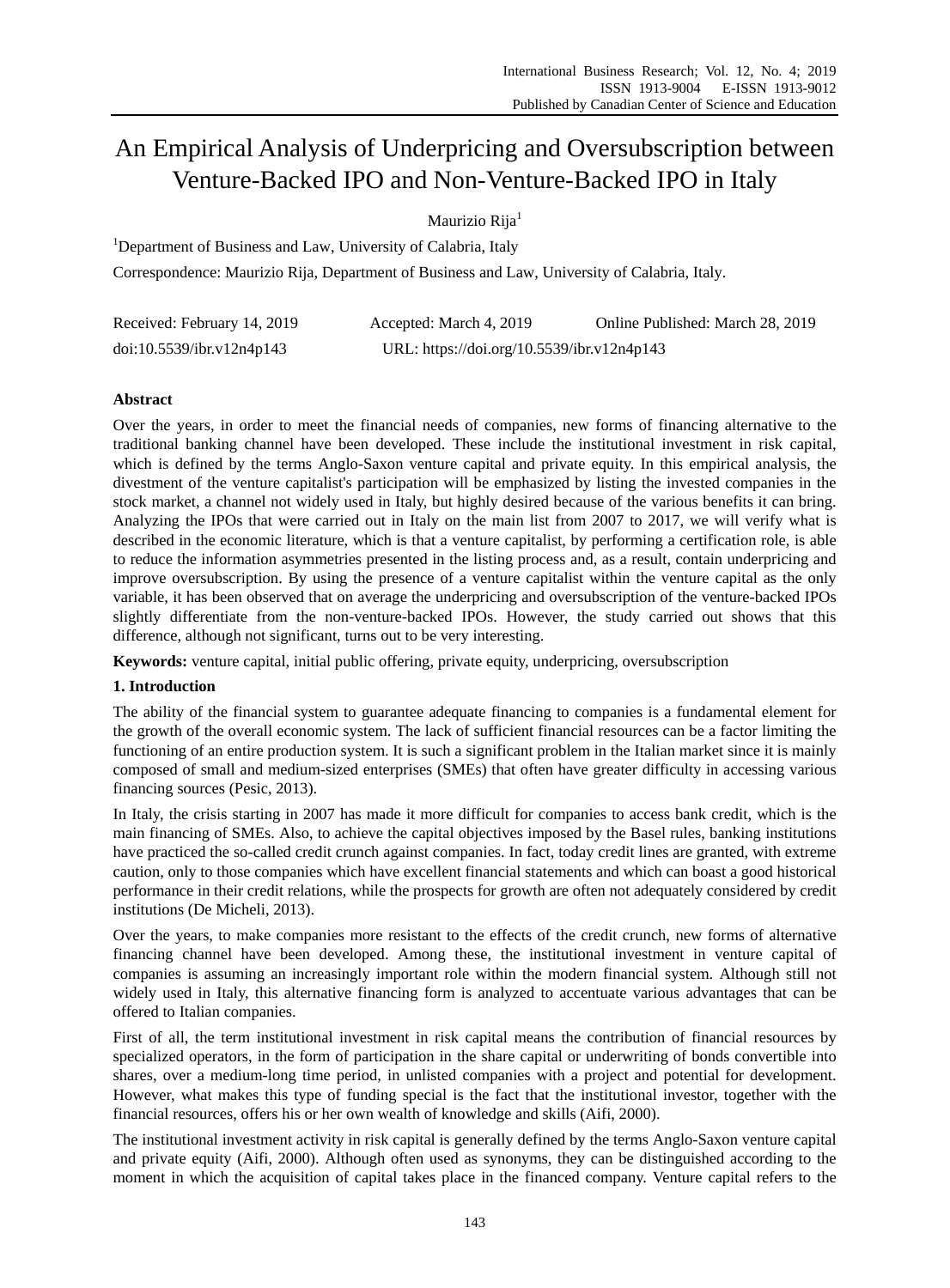investment in venture capital of absolutely new companies and companies to be started, with high growth prospects, which would hardly be able to find financial means by traditional ways (Peacock & Cooper, 2000; Stowell, 2010). In the initial phase of the business activity, the entrepreneur or the members are unlikely to be able to immobilize substantial assets for an indefinite period, not tied to pre-established remuneration and subject fully to the business risk. Furthermore, despite the fact that for SMEs, banks continue to be the main interlocutor for SMEs, credit institutions are unlikely to provide credit in the absence of collateral, of which a new created company is rarely available, or personal guarantees provided by third parties, which are also difficult to find because of the high risk involved (Damiani, 2010). The interventions that venture capitalists make in order to finance the start is called early stage financing. Private equity, on the other hand, concerns the investment in risk capital of companies already underway that need capital to consolidate growth and sustain development. In addition to these interventions, called expansion financing, the private equity business is aimed at financing change processes within the company and at restoring corporate crisis situations (Maci, 2001).

The entrepreneur, in requesting this alternative form of financing, will try to identify the investor that best meets the needs of his business. In turn, the venture capitalist, whose goal is to achieve an important capital gain in the medium to long term through the sale of the acquired shares, will not be willing to finance an entrepreneur. Therefore, between the venture capitalist and the entrepreneur there is a mutual selection, in order to best satisfy their respective objectives (Gounopoulos & Pham, 2016; Kleinschmidt, 2007).

From an information point of view, venture capitalists are disadvantaged compared to companies. This is because, before funding is granted, they do not fully know the projects and the companies to be financed, so they are not always able to evaluate properly the risks and prospects of return associated with them (Davis, 2002). Moreover, once the loan is disbursed, they are unlikely to be able to fully control the work of the entrepreneur (Corigliano, 2001). To overcome the considerable information asymmetries between the two parties, it is important to make a precise choice of the target company to invest in, through a careful process of research, selection, and evaluation of the various investment proposals received. This procedure, common to all types of investment, takes the name of venture capital process and includes several phases that go from identifying a flow of investment proposals (deal flow) to the disinvestment of the shareholding (Gervasoni & Sattin, 2002). This last phase, the moment of the way out, is extremely delicate because only after the success of the disinvestment, the ultimate goal of the venture capitalist is attained, which is to achieve the maximum possible return (capital gain) from the investment (Cumming, 2010; Povaly, 2007; Megginson, 2004).

In 2017, the main procedures for the investment's divestment were the trade sale (sale of the investment to industrial shareholders) and the buy back (sale of investments to the same entrepreneur and/or management) (Aifi, 2017). The trade sale is the most practiced method by the venture capitalist because, through the sale of the shareholding in another company, it is able to obtain a greater profit (the price paid by the acquiring company is higher than the actual share value) reaching its object of achieving a high capital gain from the sale of the investment. Instead, he could choose to buy back in the event of an unsatisfactory performance, which would make the company unattractive to other potential buyers (Cendrowski, Martin, Petro & Wadecki, 2008).

In the shareholders' agreements, some repurchase clauses may be included by the entrepreneur or by the management who take action upon the occurrence of certain conditions such as the limited appreciation of shareholding, the low interest of institutional investors in an IPO transaction or of potential industrial buyers in the event of a trade sale, the poor collaboration of the management or the co-investor and, finally, the reduced company performance (Gervasoni & Sattin, 2002).

In this paper, the most coveted choice for the venture capitalist, or the divestment of the shares through the listing on the stock exchange of the securities of the invested companies through an initial public offering will be analyzed. It is interesting to analyze this method because it can derive advantages for both investor and company. By choosing this method of disinvestment, the investor, especially in the event that his investment is successful, in addition to achieving high returns, could safeguard his reputational capital. However, as regards the invested company, the admission to the official list of stock exchange is a rather complex process that is difficult to access for small businesses, the venture capitalist helps them to be listed and allows them not only to access a new financing channel, but also to change the proprietary and managerial system, relationships with customers, suppliers, employees and with the financial environment in general (Bienz & Hirsh, 2006).

Finally, to verify whether the sale of shares (total or partial) through this method is an excellent choice, we will consider two indicators that are traditionally determined to verify the success of an IPO transaction, which are underpricing and oversubscription (Ball & Shivakumar, 2008; Boulton, Smart & Zutter, 2011).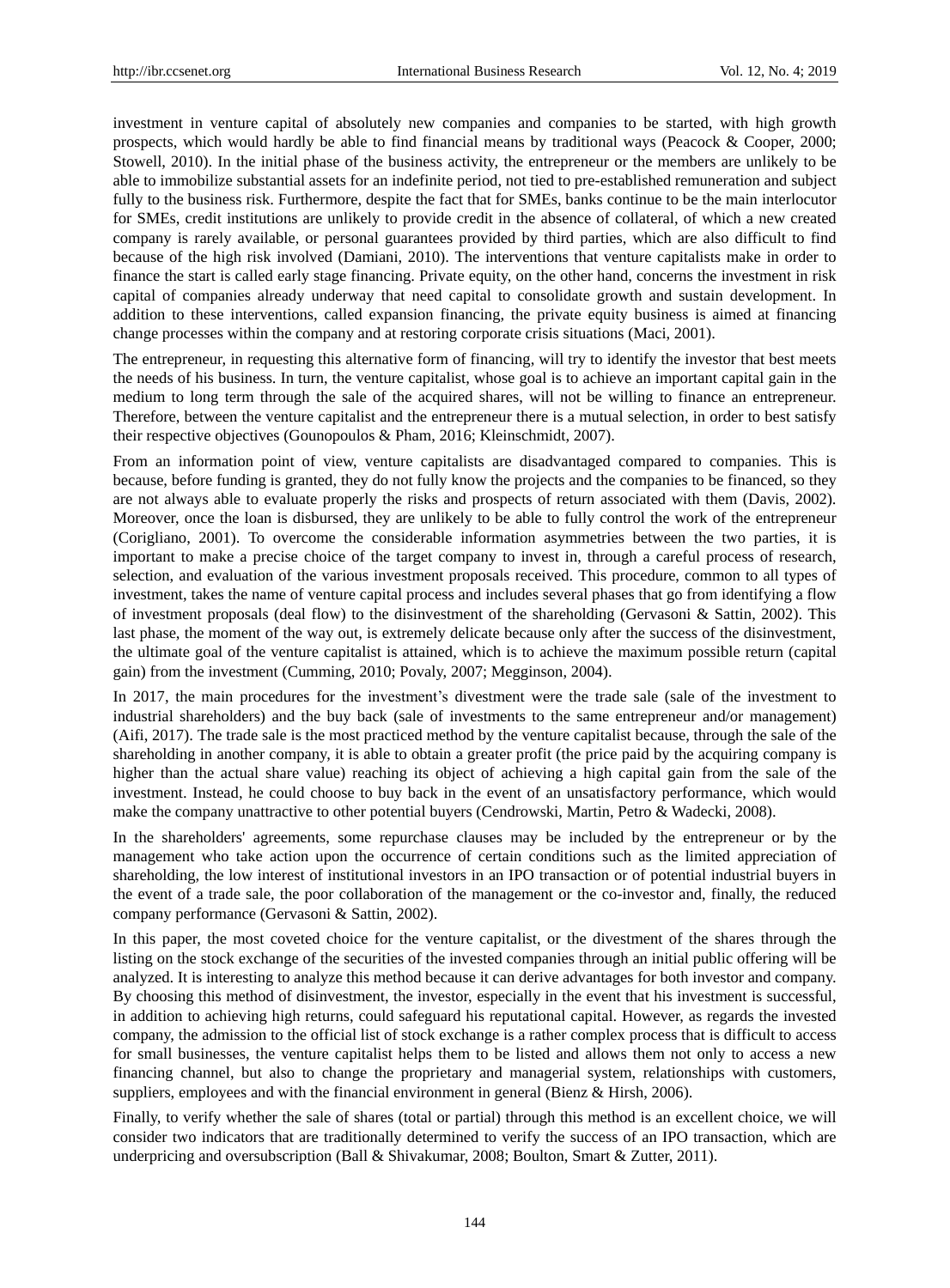### **2. The Italian IPOs in the Last Decade and Literature Review**

The Initial Public Offering (IPO) is a public offering of the securities of a company that intends to be listed on a regulated market (Ernst & Young, 2015). When this operation is organized by companies in which shareholders are institutional investors (private equity and venture capital operators) it is called venture-backed IPOs (Pennacchio, 2013; Intermonte, 2016). In Italy, from 2007 to 2017, a total of 187 initial public offers were made and of these, 32 are venture-backed IPOs (processing data on AIFI and Italian Stock Exchange)



Figure 1. Initial Public Offering in 2007 – 2017

The global crisis, which began in 2008, caused a drastic drop in the number of new stock exchange numbers worldwide and, as a consequence of the limited attractiveness of the markets, the contribution made by private equity and venture capital to the Italian Stock Exchange also suffered a drastic arrest. In particular, in 2011 none of the 9 IPOs was supported by these operators. The IPO market resumed its pace in 2013, which was defined as the record year for new quotations on the Stock Exchange. This increase in companies listed on the Italian market was probably determined by the relaunch, from March 2012, of a single market dedicated to SMEs: AIM Italia. The most significant operation of 2013 concerned a venture-backed IPO, or the listing of Moncler on MTA which was defined as the largest IPO transaction for equivalent required since 2000. Together with Moncler in 2013 and Yoox in 2009, two other significant cases of venture-backed IPO during the period considered were Cerved and Anima, both listed in 2014 (Festa, 2018). 2016 was a difficult year in terms of IPOs, witnessing a reduction of 50% compared to the previous year. The possible factors determining this reduction may have been Brexit, the presidential elections in the United States and the Italian constitutional referendum that have increased market volatility, especially in the second half of 2016, influencing the strategy of companies and the timing with which to present a possible listing (Peveraro, 2017). On the basis of the new-found confidence in the Italian economy and the growing popularity of the Stock Exchange as an alternative to funding channels, 2017 was an exceptional year for the Italian Stock Exchange as regards the IPO market, which returned to its pre-crisis levels. The number of venture-backed IPOs also increased, representing around 19% of the total IPOs for 2017.

It is interesting to observe the choice of the stock market on which to place the securities of the invested companies. Even though the Italian AIM for SMEs was established by the Italian Stock Exchange, unfortunately it is not yet considered the main market on which to create the venture-backed IPOs. In fact, from 2007 to 2017 only 7 of the venture-backed IPOs are listed on the Italian AIM, around 22%. The remaining 25 venture-backed IPOs are listed: 17 on the MTA (53%) of which 9 in the Star segment and 2 in the Standard segment, 1 on the MTA/MTAX (3%) in the Blue Chip segment and 7 on the Expandi market (22%).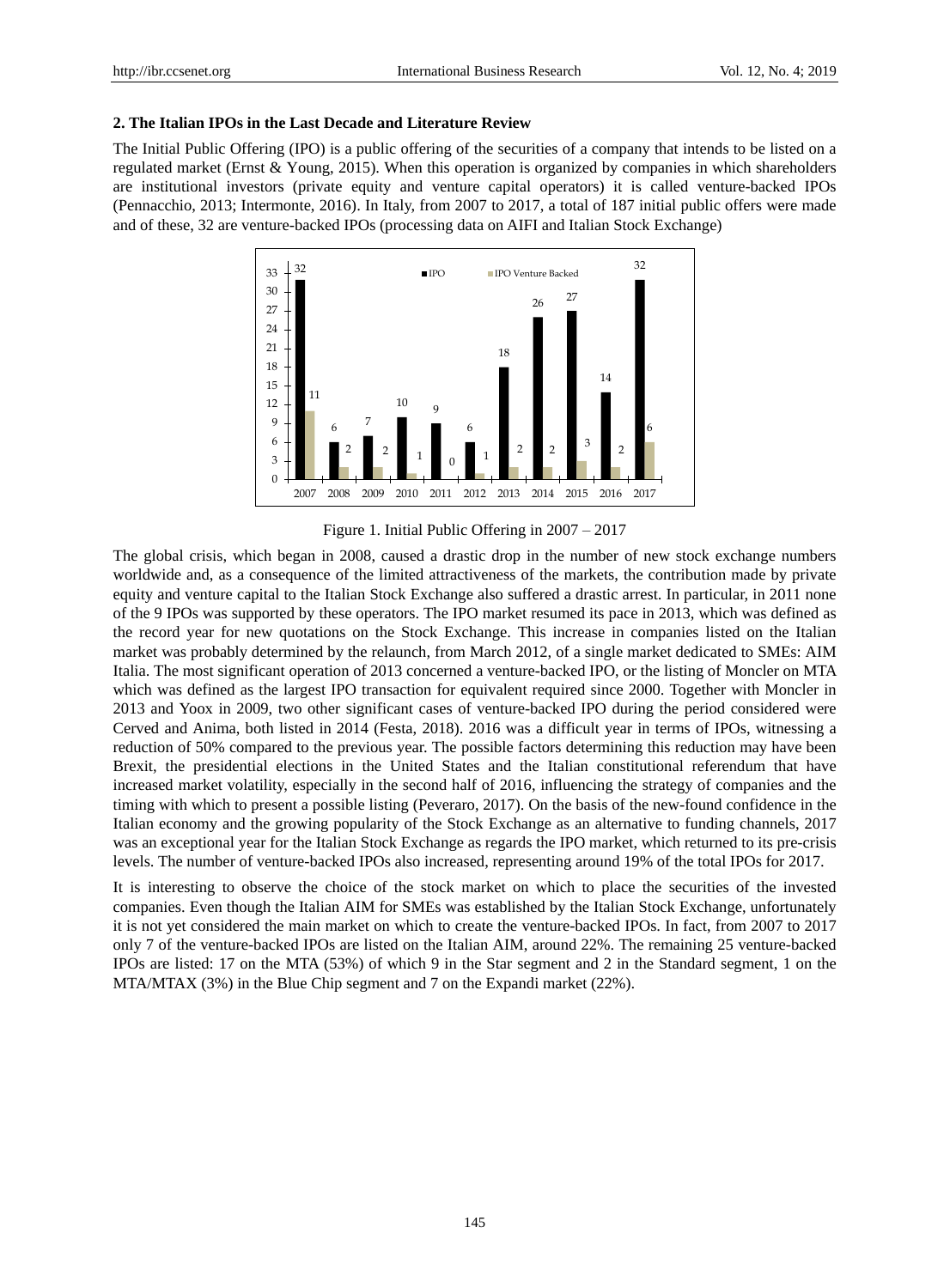

Figure 2. Initial Public Offering venture backed in 2007 – 2017

These results show that the contribution made by private equity and venture capital to the Italian Stock Exchange on the MTA market was not low. This result is probably due to the fact that, in order to be admitted to listing on this market, in addition to the formal requirements, the substantial requirements that venture-backed companies represent are required, thanks to the various services offered by the venture capitalist for the creation of value within the company itself. The contribution of the venture-backed companies, which are committed to meeting the most stringent requirements in terms of transparency and communication, liquidity and corporate governance was also significant within the Star segment of the Italian Stock Exchange. The rules of corporate governance required by the institutional investor in risk capital upon the moment of joining in the company, in order to regulate relations between management and shareholders and to provide the investors with the necessary information and corporate tools to contribute to the development of the company itself, anticipate most of the requirements of the regulations of all the evolved world stock exchanges (Bjuggren & Mueller, 2009). The invested companies that will want to be listed in the Star segment, therefore, will find an advantage over other companies thanks to this additional tool provided by the investor for the enhancement of the company.

Companies may choose to offer their securities to the public at a lower price, mainly due to the existence of significant information asymmetries among the various parties involved in the placement. The role played by the venture capitalist in the listing process makes it possible to reduce the problem of information asymmetries and, consequently, the phenomenon of underpricing is limited (Gao, Meng, Chan & Wu, 2017). The economic literature focuses on this aspect.

The first studies develop and test empirically the so-called hypothesis of certification: venture capitalists are well informed on the value of issuers that are presented in the portfolio, therefore, their role is to certify that the issuing price reflects all the internal information available. In this way, the certification of risk capital reduces the information asymmetries that arise in the IPO operations and, consequently, reduce the extent of the underpricing (DuCharme, Malatesta & Sefcik, 2001; Armstrong, Foster & Taylor 2009).

In line with the certification hypothesis, various empirical analyzes find that the IPOs of companies that are supported by venture capitalists are cheaper than the other IPOs. The first research on the topic was done in the 90s. The reduction in underpricing is due to the role of certification accomplished by venture capitalists who, operating constantly on the IPO market, are driven by the main intent to consolidate relations with companies, investors and the financial market, because they have reputational capital at stake. A good reputation for competence and honesty will allow him to establish a lasting relationship with the financial market. However, venture capitalists face a trade-off: to maximize the gains from the IPO, allowing the issuer to find more financial resources and increase shareholder profits, and safeguard its reputational capital in front of the financial community. This problem is solved, according to the theory, through an evaluation of the titles that reflects their fundamental value. The institutional investor certifying the fair value of the investee company, helps to bridge the information gap between investors and the company (Megginson & Weiss, 1991).

The importance of the selection and monitoring activity carried out in the enterprise by the venture capitalist should be underlined, which is reflected in the reduction of the underpricing of the venture-backed IPOs. The presence of the venture capitalist in the pre-IPO phase reduces the risk perceived by investors and certifies the goodness and the potential growth of the invested company compared to the others (Barry, Muscarella, Peavy & Vetsuypens, 1990).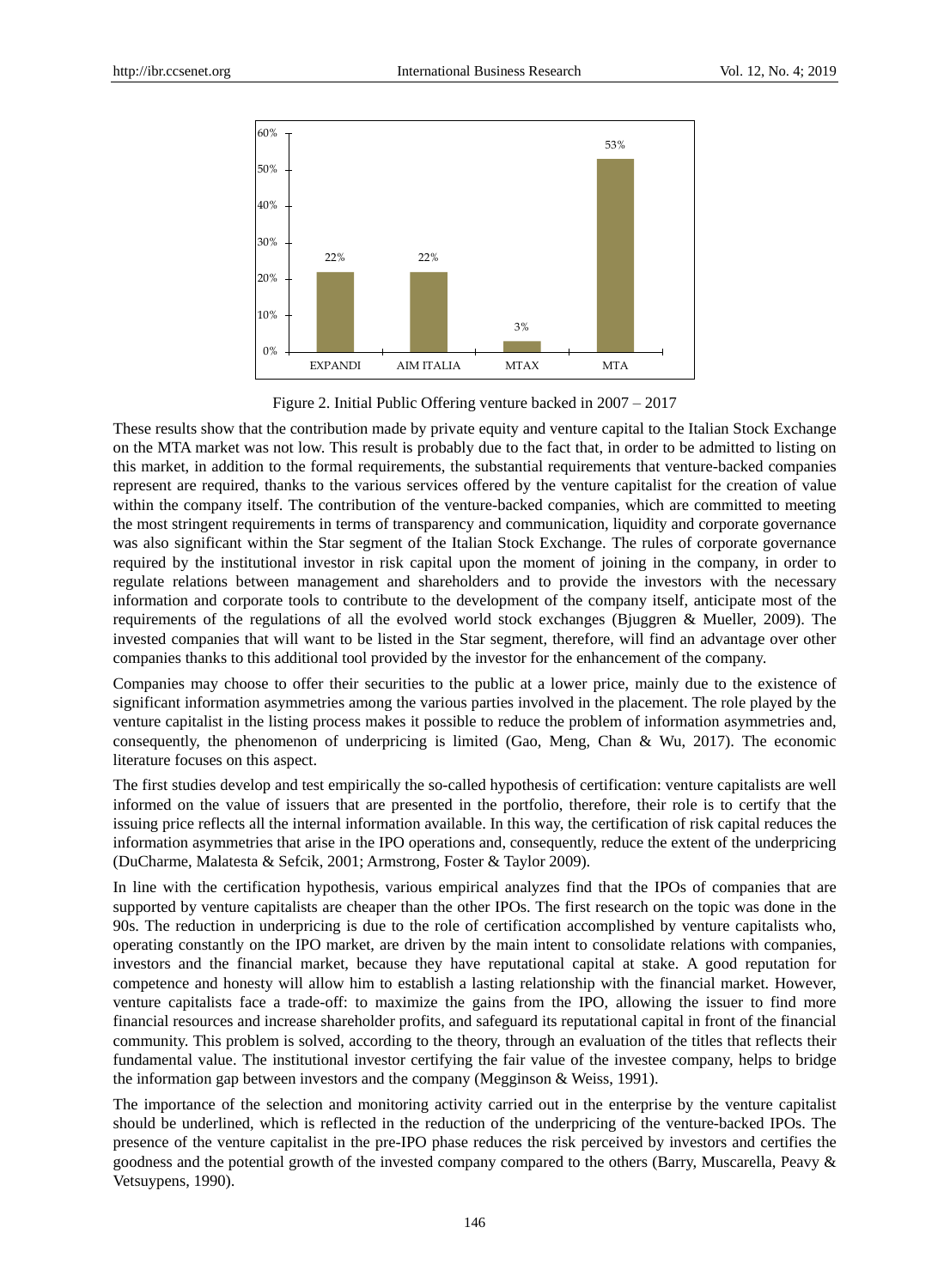A different explanation for the reduction of the underpricing is proposed by another autor who empirically develops and verifies a model that explains the mechanism of formation of the reputation for the venture capitalist. The Author distinguishes between young investors, without a significant track record that have yet to establish themselves on the capital market, and those already established. The results show that younger venture capitalists tend to bring in companies with a higher level of discount to create a reputation. Companies that have become public thanks to their intervention help them establish a good reputation with lenders and raise more money for future investments. Venture capitalists, especially for younger ones where fundraising becomes an important issue, are willing to bear the cost of underpricing to raise as many resources as possible (Gompers, 1996; Fan, 2007).

Over time, different explanations have been formulated. The venture-backed IPOs present higher underpricing levels than the other IPOs during normal periods of activity, while in the periods of stagnation of the stock market, an exactly inverse situation occurs. Observing this regularity, he proposes a theoretical model in which when the IPOs are guided by the initial decision of the investor to liquidate the original investment, in order to finance a new business, the underpricing is reduced. This happens in periods when the availability of new profitable investments is high and venture capital investors, in order to exploit the opportunities, seek to liquidate their investments in companies financed during an IPO quickly. In contrast, in normal times venture capitalists tend to maximize the return of each IPO they have funded (Rossetto, 2008; Gilson, 2003).

#### **3. Data, Methodology and Hypothesis**

As seen previously, the economic literature focuses on the role played by the venture capitalist in reducing the problem of information asymmetries in the listing process and, consequently, containing the underestimation of securities on international markets (Trester, 1988).

To verify whether this is also the case on the Italian market, a sample of IPOs realized between 2007 and 2017 is considered as the object of study. In particular, initial public offers on the MTA stock market were taken into consideration, which includes not only the companies that were originally listed on this market, but also those that traded on the MTAX market and on the Expandi market (the companies that originally traded on the MTAX market and on the Expandi market were transferred to the main list starting from March 3, 2008, following the merger between MTA and MTAX, and from June 22, 2009, following the final closure of the Expandi market). In the period and for the market, there were 62 new freshmen entering the Stock Exchange, of which 25 incurred by venture capitalists. In addition to underpricing, the oversubscription ratio of the securities of the companies under examination will be determined, being considered an indicator of the success of an IPO transaction.

The distinction between venture-backed IPOs and non-venture-backed IPOs is based on data collected by AIFI (Italian Association of Private Equity and Venture Capital). The data is necessary to determine the underpricing and the oversubscription ratio coming from Italian Stock Exchange S.p.A. and from the Investing.com website.

The underpricing is the difference between the closing price of the first trading day (β) and the placement price  $(\pi)$ , compared to the latter. To facilitate comparison, it will be expressed as a percentage.

$$
Under pricing = \frac{\beta - \pi}{\pi} * 100
$$
 (1)

The oversubscription is the ratio between the number of securities required  $(\Omega)$  and the number of securities issued by the company listed on the stock exchange  $(\alpha)$ .

$$
Oversubscription = \frac{\Omega}{\alpha}
$$
 (2)

|  | Table 1. Underpricing and oversubscription of venture-backed IPO |
|--|------------------------------------------------------------------|
|  |                                                                  |

| N. | Company's name          | <b>Placement</b>   | Price     | <b>Titles</b> | <b>Titles</b> | Underpricing  | Oversubscription |
|----|-------------------------|--------------------|-----------|---------------|---------------|---------------|------------------|
|    |                         | price $(\epsilon)$ | 1st       | offered       | required      | $\frac{9}{6}$ | (%)              |
|    |                         |                    | day $(E)$ |               |               |               |                  |
|    | Anima Holding           | 4.2                | 3.837     | 189.626.112   | 1,049,821,709 | $-8.64$       | 5.54             |
|    | Banca                   | 4.7                | 4.14      | 53,000,000    | 88,200,000    | $-11.91$      | 1.66             |
|    | Farmafactoring          |                    |           |               |               |               |                  |
|    | Banca sistema           | 3.75               | 3.91      | 42,876,525    | 91.022.084    | 4.26          | 2.12             |
| 4  | Banzai                  | 6.75               | 6.57      | 8,000,000     | 13,400,000    | $-2.66$       | 1.67             |
|    | <b>Bouty Healthcare</b> | 1.3                | 1.4       | 11.200.000    | 14.571.027    | 7.69          | 1.3              |
| 6  | Cerved                  | 5.1                | 5         | 96,000,000    | 188,262,057   | $-1.96$       | 1.96             |
|    | Diasorin                | 12.25              | 12.55     | 19,000,000    | 62,785,576    | 2.44          | 3.3              |
| 8  | Dobank                  | 9                  | 10.25     | 28,500,000    | 132.494.626   | 13.88         | 4.65             |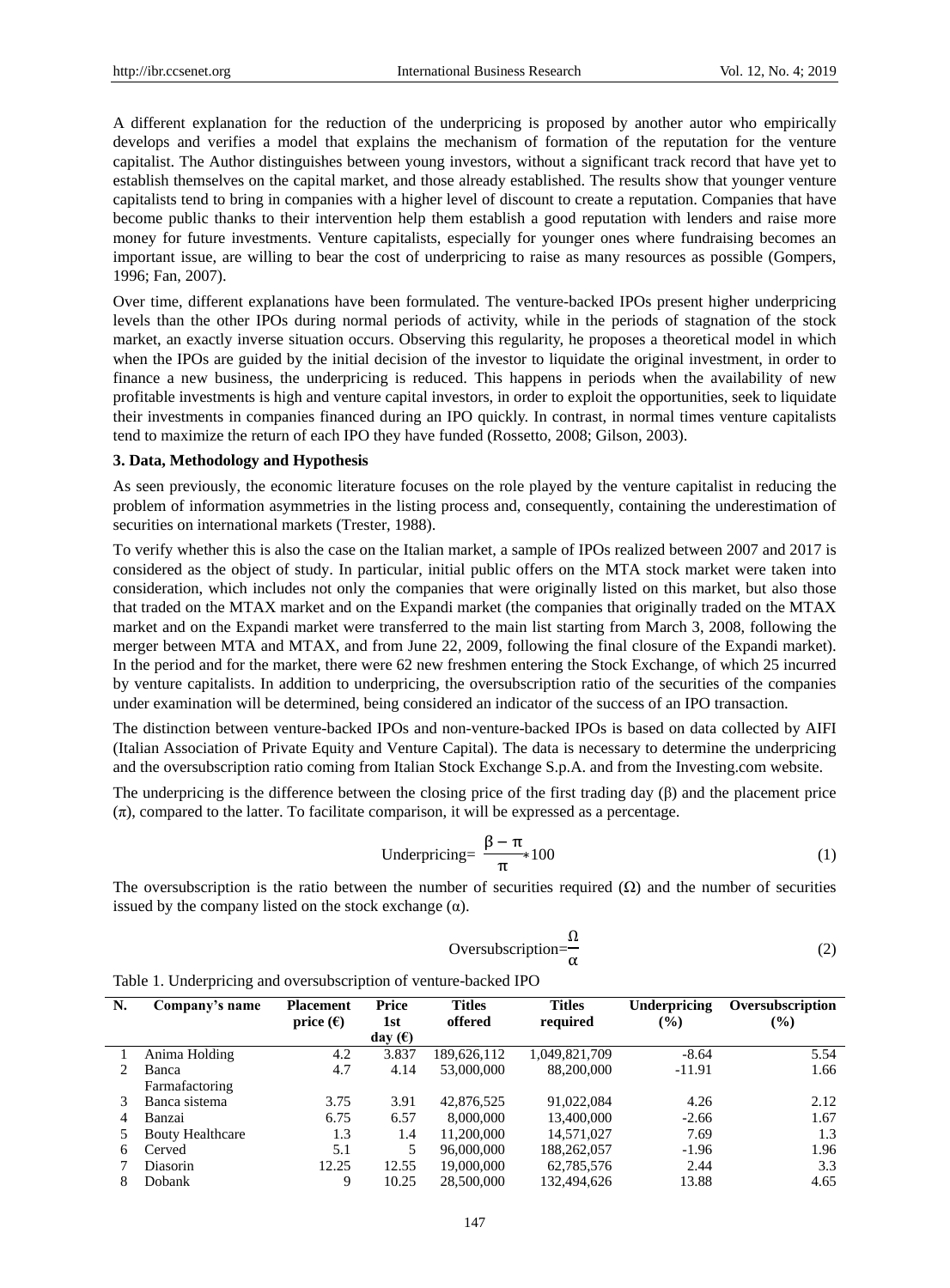| 9  | Enervit           | 2     | 2.451  | 1,800,000   | 3,456,000      | 22.55    | 1.92  |
|----|-------------------|-------|--------|-------------|----------------|----------|-------|
| 10 | Gamenet           | 7.5   | 7.61   | 10,500,000  | 10,500,000     | 1.46     |       |
| 11 | Group MutuiOnline | 5.6   | 5.973  | 13.829.155  | 121.051.050    | 6.66     | 8.75  |
| 12 | <b>IW Bank</b>    | 4.6   | 4.9    | 13,385,000  | 95,630,547     | 6.52     | 7.14  |
| 13 | Moleskine         | 2.3   | 2.28   | 106.360,000 | 393,532,000    | $-0.86$  | 3.7   |
| 14 | Molmed            | 2.15  | 1.1885 | 26,100,000  | 29,300,000     | $-44.72$ | 1.12  |
| 15 | Moncler           | 10.2  | 14.97  | 76,820,000  | 2,087,871,624  | 46.76    | 27.18 |
| 16 | Piquadro          | 2.2   | 2.297  | 15,220,000  | 66,880,000     | 4.4      | 4.39  |
| 17 | Pramac Group      | 4.2   | 4.3    | 10.933.767  | 41,646,880     | 2.38     | 3.81  |
| 18 | Prysmian          | 15    | 15.89  | 72,000,000  | 278,756,062    | 5.93     | 3.87  |
| 19 | <b>RCF</b> Group  | 2.8   | 2.8    | 10,000,000  | 16,715,335     | $\Omega$ | 1.67  |
| 20 | <b>RDB</b>        | 5.1   | 5.4    | 13,200,000  | 34,858,410     | 5.88     | 2.64  |
| 21 | <b>SAT</b>        | 12.35 | 13.31  | 1.860,000   | 37,952,873     | 7.77     | 20.4  |
| 22 | Screen Service    | 1.6   | 1.7    | 69.250,000  | 286, 325, 577  | 6.25     | 4.13  |
| 23 | Technogym         | 3.25  | 3.62   | 57,500,000  | 216,969,173    | 11.38    | 3.77  |
| 24 | Unieuro           | 11    | 11.5   | 7,000,000   | 10,000,000     | 4.54     | 1.43  |
| 25 | Yoox              | 4.3   | 4.66   | 24,330,703  | 105,000,000.00 | 8.37     | 4.31  |

Table 2. Underpricing and oversubscription of non venture-backed IPO

| N.               | Company's name          | <b>Placement</b> | Price     | <b>Titles</b> | <b>Titles</b> | <b>Underpricing</b> | Oversubscription |
|------------------|-------------------------|------------------|-----------|---------------|---------------|---------------------|------------------|
|                  |                         | price $(E)$      | 1st       | offered       | required      | (%)                 | (%)              |
|                  |                         |                  | day $(f)$ |               |               |                     |                  |
| $\mathbf{1}$     | Aeffe                   | 4.1              | 3.899     | 34,800,000    | 66,884,781    | $-4.9$              | 1.92             |
| $\overline{c}$   | Aeroporto di            | 4.5              | 5.95      | 14,049,476    | 39,162,516    | 32.22               | 2.8              |
|                  | Bologna                 |                  |           |               |               |                     |                  |
| 3                | Aicon Yachts            | 4.1              | 4.8       | 35,000,000    | 180,490,352   | 17.07               | 5.16             |
| $\overline{4}$   | <b>B&amp;C</b> Speakers | 5                | 5.1       | 3,600,000     | 9,507,661     | $\overline{c}$      | 2.64             |
| 5                | Best union              | 3.4              | 3.394     | 3,510,000     | 4,304,823     | $-0.17$             | 1.23             |
|                  | company                 |                  |           |               |               |                     |                  |
| 6                | Bialetti Industrie      | 2.5              | 2.4816    | 18,750,000    | 88,790,968    | $-0.736$            | 4.74             |
| $\boldsymbol{7}$ | Biancamano              | 2.8              | 2.977     | 14,000,000    | 50,431,829    | 6.32                | 3.6              |
| $\,8\,$          | Brunelli Cucinelli      | 7.75             | 11.6      | 20,400,000    | 345,000,000   | 49.67               | 16.91            |
| 9                | Coima Res               | 10               | 8.6       | 21,500,000    | 21,500,000    | $-14$               | 1                |
| 10               | Conafi Prestito'        | 5                | 5.5017    | 16,500,000    | 121,239,486   | 10.034              | 7.35             |
| 11               | Damiani                 | $\overline{4}$   | 3.664     | 26,355,500    | 75,105,648    | $-8.4$              | 2.85             |
| 12               | D'Amico                 | 3.5              | 3.5       | 59,979,963    | 164, 135, 346 | $\mathbf{0}$        | 2.74             |
|                  | International           |                  |           |               |               |                     |                  |
| 13               | Enav                    | 3.3              | 3.65      | 252,600,000   | 1,816,209,794 | 10.6                | 7.19             |
| 14               | Enel green power        | 1.6              | 1.6       | 1,415,000,000 | 1,780,000,000 | $\mathbf{0}$        | 1.26             |
| 15               | Enia                    | 10.1             | 10.87     | 36,463,686    | 270,827,409   | 7.62                | 7.43             |
| 16               | Fincantieri             | 0.78             | 0.78      | 500,000,000   | 578,480,000   | $\boldsymbol{0}$    | 1.16             |
| 17               | Finecobank              | 3.7              | 4         | 209,166,000   | 609,079,891   | 8.1                 | 2.91             |
| 18               | Gima TT                 | 12.5             | 15.3      | 33,800,000    | 272,200,000   | 22.4                | 8.05             |
| 19               | Il Sole 24 Ore          | 5.75             | 5.6       | 35,091,490    | 47,764,671    | $-2.6$              | 1.36             |
| 20               | Indel B                 | 23               | 25.98     | 1,600,000     | 2,108,478     | 12.95               | 1.32             |
| 21               | Inwit                   | 3.65             | 4.07      | 239,800,000   | 1,910,233,884 | 11.5                | 7.97             |
| 22               | Landi Renzo             | $\overline{4}$   | 4.324     | 40,000,000    | 365,792,163   | 8.1                 | 9.14             |
| 23               | M. Z. Beverage          | 11.6             | 11.63     | 12,200,000    | 18,800,000    | 0.25                | 1.54             |
| 24               | <b>MaireTecnimont</b>   | 2.8              | 2.828     | 96,750,000    | 152, 357, 867 | 1                   | 1.57             |
| 25               | Omnia                   | 5                | 4.7       | 9,000,000     | 21,660,000    | $-6$                | 2.41             |
| 26               | Openjobmetis            | 6.6              | 6.82      | 5,750,143     | 12,280,000    | 3.33                | 2.14             |
| 27               | <b>OVS</b>              | 4.1              | 4.1       | 111,932,000   | 226,832,292   | $\mathbf{0}$        | 2.03             |
| 28               | Pirelli & C             | 6.5              | 6.47      | 400,000,000   | 824,270,000   | $-0.46$             | 2.06             |
| 29               | Poste Italiane          | 6.75             | 6.7       | 453,000,000   | 1,520,000,000 | $-0.74$             | 3.35             |
| 30               | Rai Way                 | 2.95             | 3.088     | 95,000,000    | 173,733,020   | 4.67                | 1.83             |
| 31               | Rosss                   | 2.1              | 2.015     | 1,850,000     | 1,850,000     | $-4.04$             | 1                |
| 32               | Salvatore               | 9                | 9.95      | 38,275,000    | 78,120,000    | 10.55               | 2.04             |
|                  | Ferragamo               |                  |           |               |               |                     |                  |
| 33               | Servizi Italia          | 8.5              | 8.095     | 7,240,000     | 9,507,661     | $-4.76$             | 1.31             |
| 34               | Ternienergia            | 1.3              | 1.575     | 4,000,000     | 6,207,749     | 21.15               | 1.55             |
| 35               | Tesmec                  | 0.7              | 0.56      | 58,520,000    | 61,234,269    | $-20$               | 1.05             |
| 36               | Toscana Finanza         | 3                | 3.3       | 8,500,000     | 15,600,455    | $10\,$              | 1.83             |
| 37               | Zignago Vetro           | 4.5              | 4.784     | 13,829,155    | 121,051,050   | 6.31                | 8.75             |

To verify whether there are differences between the companies that are listed thanks to the presence of institutional investors and the companies that are listed without their support, the T-test will be used. The formulated hypotheses are: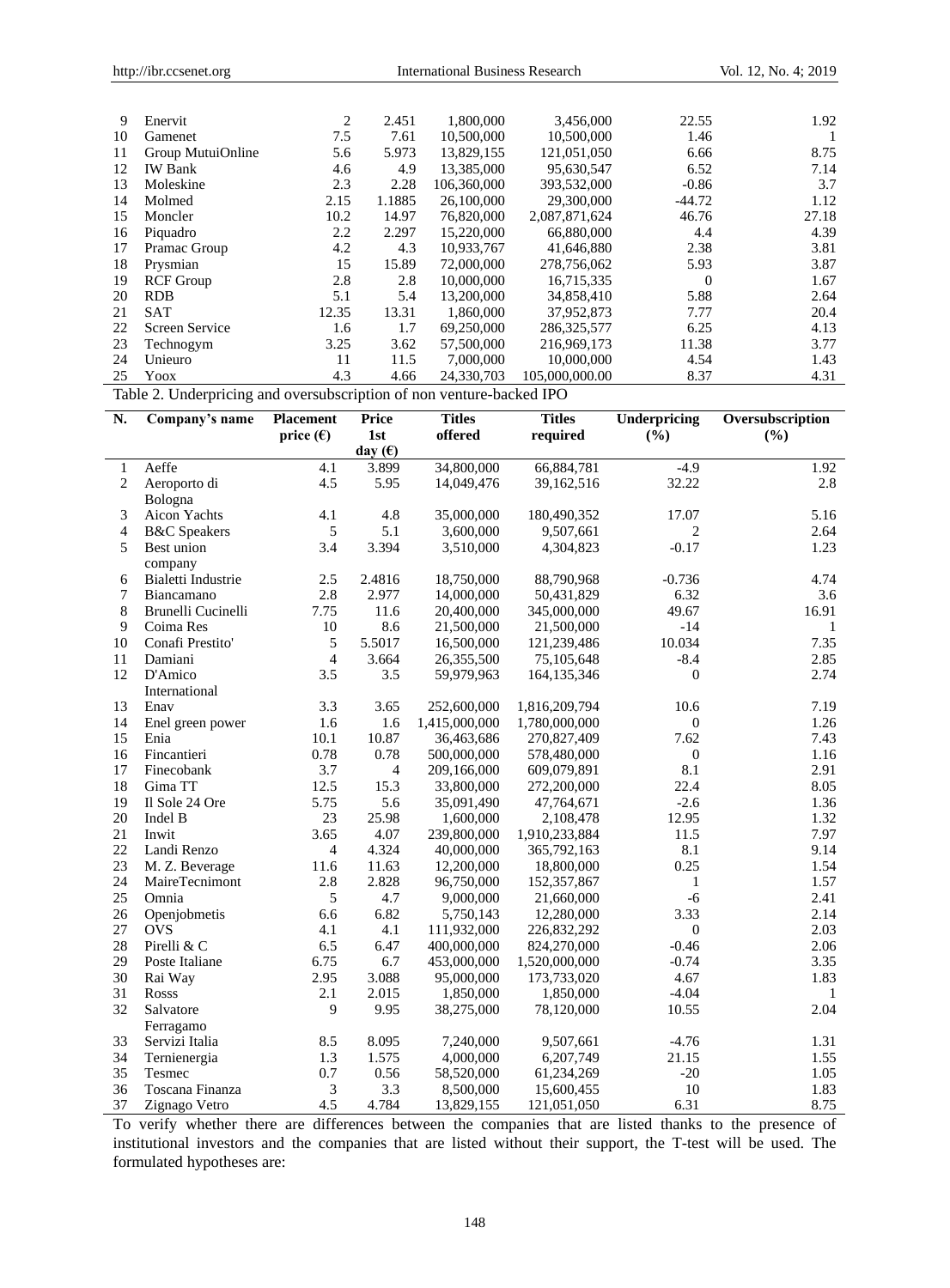$$
\text{Hip } 1 \qquad \qquad u_{\text{ivb}} = u_{\text{invb}} \tag{3}
$$

there is no significant difference between the underpricing of the venture-backed IPOs and the non-venture-backed IPOs;

$$
Hip 2 \t uivb \neq uinvb
$$
 (4)

there is a significant difference between the underpricing of the venture-backed IPOs and the non-venture-backed IPOs;

Table 3. Description of statistics of undescription ratio

|                                   |       | <b>Venture-Backed IPO</b> | <b>Non Venture-Backed IPO</b> |  |
|-----------------------------------|-------|---------------------------|-------------------------------|--|
| Mean                              |       | 3.9348                    | 5.109135                      |  |
| <b>Median</b>                     |       | 4.54                      |                               |  |
| Std. Dev.                         |       | 14.8818                   | 12.45528                      |  |
| <b>Observation</b>                |       | 25                        | 37                            |  |
| Test for difference between means |       | 0                         |                               |  |
| <b>T</b> Test                     |       | $-0.233745$               |                               |  |
| Critical Value T $(10\%)$         |       | 1.67                      |                               |  |
| Critical Value T $(5%)$           |       | 1.99                      |                               |  |
|                                   | Hip 3 | $oivb = oinvb$            | (5)                           |  |

there is no significant difference between the oversubscription of the venture-backed IPO and the non-venture-backed IPO;

$$
Hip 4 \t oivb \neq oinvb \t (6)
$$

there is a significant difference between oversubscription of venture-backed IPO and non-venture-backed IPO;

Table 4. Description of statistics of oversubscription ratio

|                                   | <b>Venture-Backed IPO</b> | <b>Non Venture-Backed IPO</b> |
|-----------------------------------|---------------------------|-------------------------------|
| <b>Mean</b>                       | 4.9372                    | 3.653784                      |
| <b>Median</b>                     | 3.7                       | 2.06                          |
| Std. Dev.                         | 6.061751                  | 3.36204                       |
| <b>Observation</b>                | 25                        | 37                            |
| Test for difference between means | 0                         |                               |
| <b>T</b> Test                     | 0.727121                  |                               |
| Critical Value T $(10\%)$         | 1.67                      |                               |
| Critical Value T (5%)             | 1.99                      |                               |
|                                   |                           |                               |

#### **4. Results and Discussion**

The undervaluation of securities is a common worldwide phenomenon, which distinguishes almost all IPO transactions (Nam, Park & Arthurs, 2014). Table 1 and 2 show that the underpricing phenomenon is presented in almost all IPOs and only in 18 transactions, underpricing is negative. Regarding the oversubscription ratio, on the other hand, it can be seen as a consequence of the highest underpricing granted to those who purchase the shares. This is an intuitive result, considering that an excess of demand at the time of placement inevitably leads to a portion of the unsatisfied demand, on the first day of listing, in the secondary market, generating an excess of demand and therefore an increase in the price. In confirmation of a possible correlation between the two indicators, the Moncler venture-backed IPO registered an oversubscription of 27 and an underpricing percentage of 46.76%. It was by far the IPO, listed on the main list, which was more successful in the last decade.

Table 3 shows that on average, in the period considered, underpricing is slightly lower for venture-backed IPOs. This result would seem to support the theories stating that in venture-backed IPOs, they reduce the information asymmetries between investors and the issuer, thanks to the certification role played by private equity and venture capital operators. By reducing the information asymmetries that arise in the IPO operation, the increase in a possible underestimation of the securities is also reduced. On the other hand, oversubscription would seem on average to be higher in venture-backed IPOs. This demonstrates the fact that reducing the information asymmetries, new investors, having more information, are more incentivized to acquire the company's securities and also, if they believe that investing in it can be very profitable, also increase the number of securities required. The securities of the venture-backed companies, therefore, are particularly appreciated by the market (Wongsunwai, 2013).

The calculation of the T-tests shows that the difference between the means is not significant. This result would suggest that the IPOs incurred by venture capitalists do not present less asymmetric information and, consequently, both the underpricing and the oversubscription would be on average equal to the other IPOs.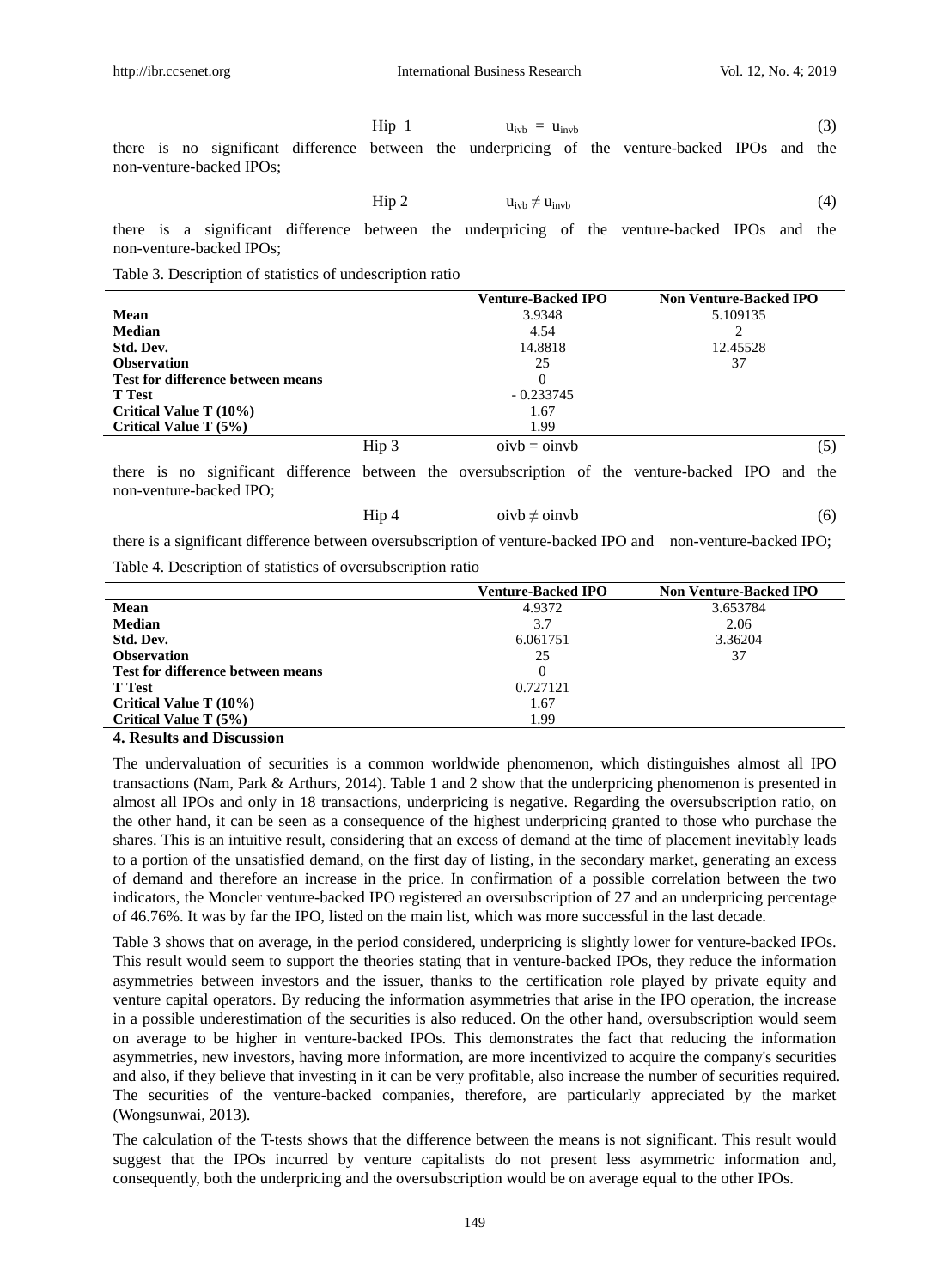To demonstrate what the theory illustrates, we try to extend the studied sample (by 61%), because the small size of the sample could have determined the inadequacy of the test. Extending, therefore, the sample for a further 4 years (2003-2017) and considering the same stock market, the IPOs examined were 100: 40 venture-backed IPOs and 60 non-venture-backed IPOs. We check whether there is significant difference between the underpricing of the venture-backed and the non-venture-backed IPOs.

Table 5. Description of the statistics of the underpricing ratio of the new sample

|                                          | <b>Venture-Backed IPO</b> | <b>Non Venture-Backed IPO</b> |
|------------------------------------------|---------------------------|-------------------------------|
| Mean                                     | 4.2175                    | 7.0598                        |
| <b>Median</b>                            | $-0.57$                   | 5.52                          |
| Std. Dev.                                | 12.76455                  | 12.19905                      |
| <b>Observation</b>                       | 40                        | 60                            |
| <b>Test for difference between means</b> | 0                         |                               |
| <b>T</b> Test                            | 0.7910344                 |                               |
| Critical Value T $(10\%)$                | 1.67                      |                               |
| Critical Value T $(5%)$                  | 1.99                      |                               |

By expanding the sample, we noticed an increase in difference mean in the underpricing, but the significance of the test was not yet reached. The years prior to 2003 were not taken into consideration due to the lack of available data.

Furthermore, not only the presence of the venture capitalist but also different factors contribute to determine the extent of the underpricing. Some of these factors may be the age and track record of the company that people intend to quote, the size of the offer (produced between the number of securities offered and the relative price), the reputation of the underwriter (Cecchini, Jackson & Liu, 2012). Even when considering the calculation of the oversubscription ratio, some variables have been omitted, such as the sector to which the issuer belongs, its growth rates, the various balance sheet data, the performance of the financial markets, and the historical period.

To overcome the limitations of the study, to verify the existence of a substantial difference between the venture-backed IPOs and the non-venture-backed IPOs in the underpricing that in the oversubscription ratio requires extending the reference sample. Unfortunately, these data are not available and for this reason, further efforts would be needed from an organizational and financial point of view. Furthermore, all the omitted variables could be considered and a regression-based approach should be used.

Although the results achieved do not show that there are significant differences, this study could be used as a starting point for further studies in which the previously indicated limits are overcome.

#### **Acknowledgments**

We would also like to thank the Editors and the anonymous reviewers, whose many invaluable comments improved the substance of the paper.

#### **References**

- Aifi & Pricewaterhousecoopers. (2000). Guida pratica al capitale di rischio. Avviare e sviluppare un'impresa con il venture capital e il private equity. Retrieved from http://www.aifi.it
- Aifi. (2017). Dati di mercato anno 2017. Retrieved from http://www.aifi.it
- Armstrong, C. S., Foster, G., & Taylor, D. J. (2009). Earnings management around initial public offerings: a re-examination. Working Paper.
- Ball, R., & Shivakumar, L. (2008). Earnings quality at initial public offerings. *Journal of Accounting and Economics, 45,* 324-349. https://doi.org/10.1016/j.jacceco.2007.12.001
- Barry, C. B., Muscarella, C. J., Peavy, J. W., & Vetsuypensm M. R. (1990). The role of venture capital in the creation of public companies: evidence from the going-public process. *Journal of Financial Economics, 27,*  447-471. [https://doi.org/10.1016/0304-405X\(90\)90064-7](https://doi.org/10.1016/0304-405X(90)90064-7)
- Bienz, C., & Hirsh J. (2006). The dynamics of venture capital contracts, CFS Working Paper, 11.
- Bjuggren, P., & Mueller, D., C. (2009). The modern firm, corporate governance and investment, Cheltenham: Edward Elgar Publishing Limited. https://doi.org/10.4337/9781848449053
- Boulton, T. J., Smart, S. B., & Zutter, C. J. (2011). Earnings quality and international Ipo underpricing. *Accounting Review, 86,* 483-505. https://doi.org/10.2308/accr.00000018
- Cecchini, M., Jackson, S., & Liu, X. (2012). Do Initial Public Offering firms manage accruals? Evidence from individual accounts. *Review of Accounting Studies, 17*(1), 22-40. https://doi.org/10.1007/s11142-011-9160-9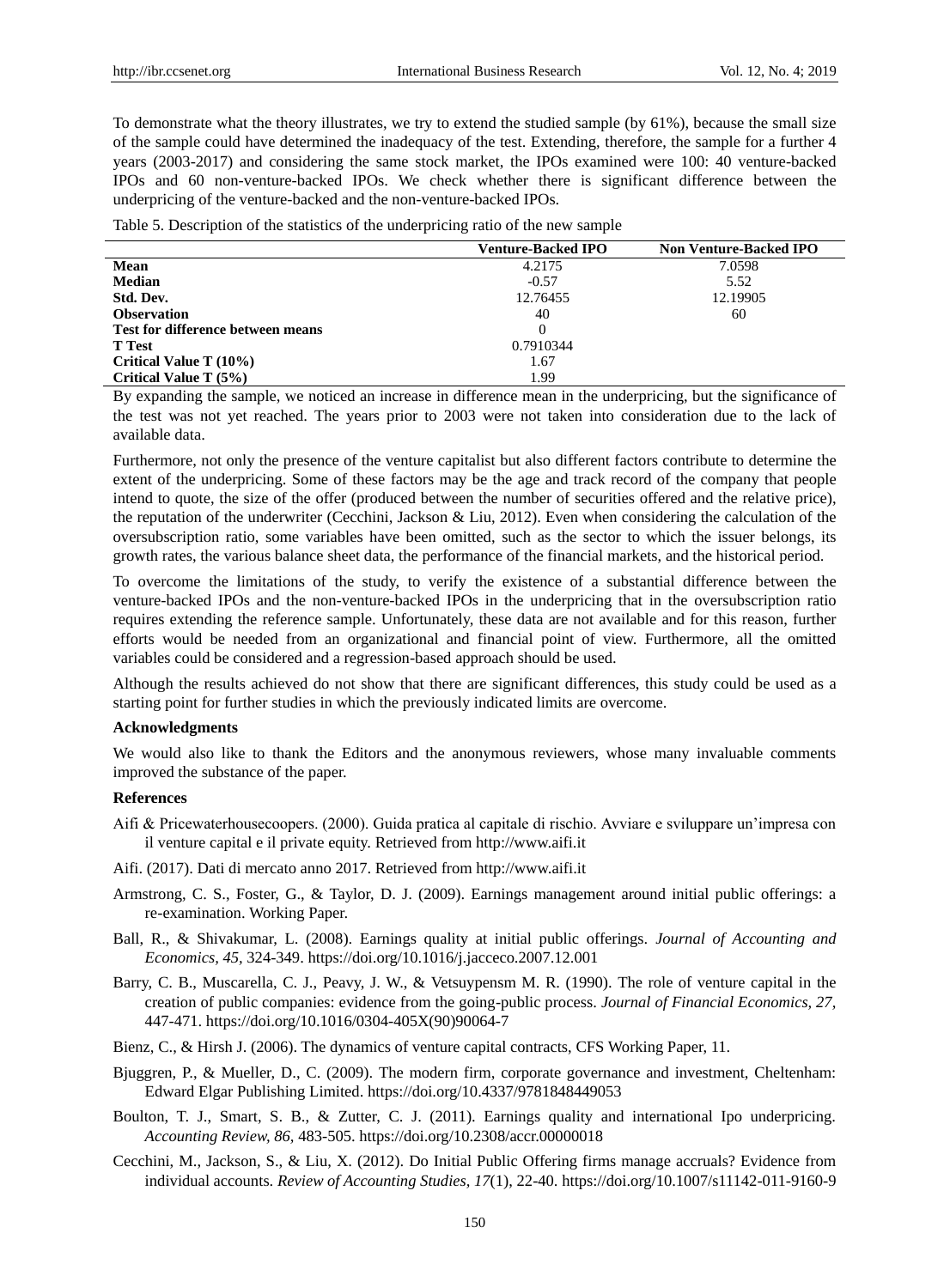- Cendrowski, H., Martin, J. P., Petro, L., & Wadecki A., (2008). Private equity. History, governance, and operation, Hoboken: John Wiley & Sons Inc.
- Corigliano, R. (2001). Il venture capital. Finanziamento dell'innovazione, capitale di rischio e nuovi mercati finanziari, Rome: Bancaria Editrice.
- Cumming, D. (2010). Venture capital: investment strategies, structures, and policies, Hoboken: John Wiley & Sons Inc. https://doi.org/10.1002/9781118266908
- Damiani, E. (2010). Venture capital e private equity. Quaderni della rassegna di diritto civile, Naples: Edizioni Scientifiche Italiane.
- Davis, E. P. (2002). Institutional investors and corporate governance, London: Brunel University West London.
- De Micheli, A. (2013). Pmi, credit crunch, e capitalizazione. Retrieved from http://www.diritto24.ilsole24ore.com/avvocatoaffari/mercatiimpresa/2013/12/pmi-credit-crunch-e-capitalizz azione.php?uuid=abr6ugc&refresh\_ce=1
- DuCharme, L. L., Malatesta, P. H., & Sefcik, S. E. (2001). Earnings management: Ipo valuation and subsequent performance. *Journal of Accounting, Auditing and Finance, 16,* 369-396. https://doi.org/10.1177/0148558X0101600409
- Ernst & Young (2015). Ipo il percorso verso la quotazione in borsa. Retrieved from http://www.ey.com
- Fan, Q. (2007). Earnings management and ownership retention for initial public offering firms: theory and evidence. *Accounting Review, 82,* 27-64. https://doi.org/10.2308/accr.2007.82.1.27
- Festa, C. (2016). Le Ipo dei private equity battono il mercato, Retrieved from http://www.ilsole24ore.com
- Gao, S., Meng, Q., Chan, K. C., & Wu, W. (2017). Earnings management before IPOs: are institutional investors misled? *Journal of Empirical Finance, 42,* 90-108. https://doi.org/10.1016/j.jempfin.2017.02.003.
- Gervasoni, A. & Sattin, F. L. (2002). Private equity e venture capital. Milan: Guerrini e Associati.
- Gilson, R. (2003). Engineering a venture capital market: lessons from the American experience. *Stanford Law Review*, 55.
- Gompers, P. (1996). Grandstanding in the venture capital industry. *Journal of Financial Economics, 42,* 133-156. https://doi.org/10.1016/0304-405X(96)00874-4
- Gompers, P. (2007). Ownership and control in entrepreneurial firms: an examination of convertible securities in venture capital investments, Harvard Business School Working Paper.
- Gounopoulos, D., & Pham, H. (2016). Credit rating impact on earnings management around initial public offerings. *Journal of Business Finance and Accounting, 44*(1-2), 154-1965. https://doi.org/10.1111/jbfa.12228
- Intermonte. (2016). Le Ipo venture-backed sul mercato italiano, Quaderno di Ricerca, 1, Milan: Politecnico di Milano.
- Kleinschmidt, M. (2007). Venture capital, corporate governance, and firm value, Wissenschaft: Gabler Edition.
- Maci. G. (2009). Il private equity. Profili operativi ed evoluzione del mercato italiano, Naples: Edizioni Scientifiche Italiane.
- Megginson, W. (2004). Towards a global model of venture capital. *Journal of Applied Corporate Finance, 16*(1). https://doi.org/10.1111/j.1745-6622.2004.tb00599.x
- Megginson, W. L., & Weiss, K. A. (1991). Venture capitalists certification in initial public offerings. *The Journal of Finance, 46,* 135-151. https://doi.org/10.1111/j.1540-6261.1991.tb03770.x
- Nam, D. I., Park, H. D., & Arthurs, J. D. (2014). Looking attractive until you sell: earnings management, lockup expiration, and venture capitalists. *Journal of Management Studies, 51,* 1286-1310. https://doi.org/10.1111/joms.12093
- Peacock, I. & Cooper S., (2000). Private equity: implications for financial efficiency and stability, Bank of England Quarterly Bulletin.
- Pennacchio, L. (2013). The causal effect of venture capital backing on the underpricing of Italian Ipos, Naples: Università Federico II.
- Pesic, V. (2013). Imprenditorialità capitale di sviluppo e valore, Turin: Giappichelli Editore.